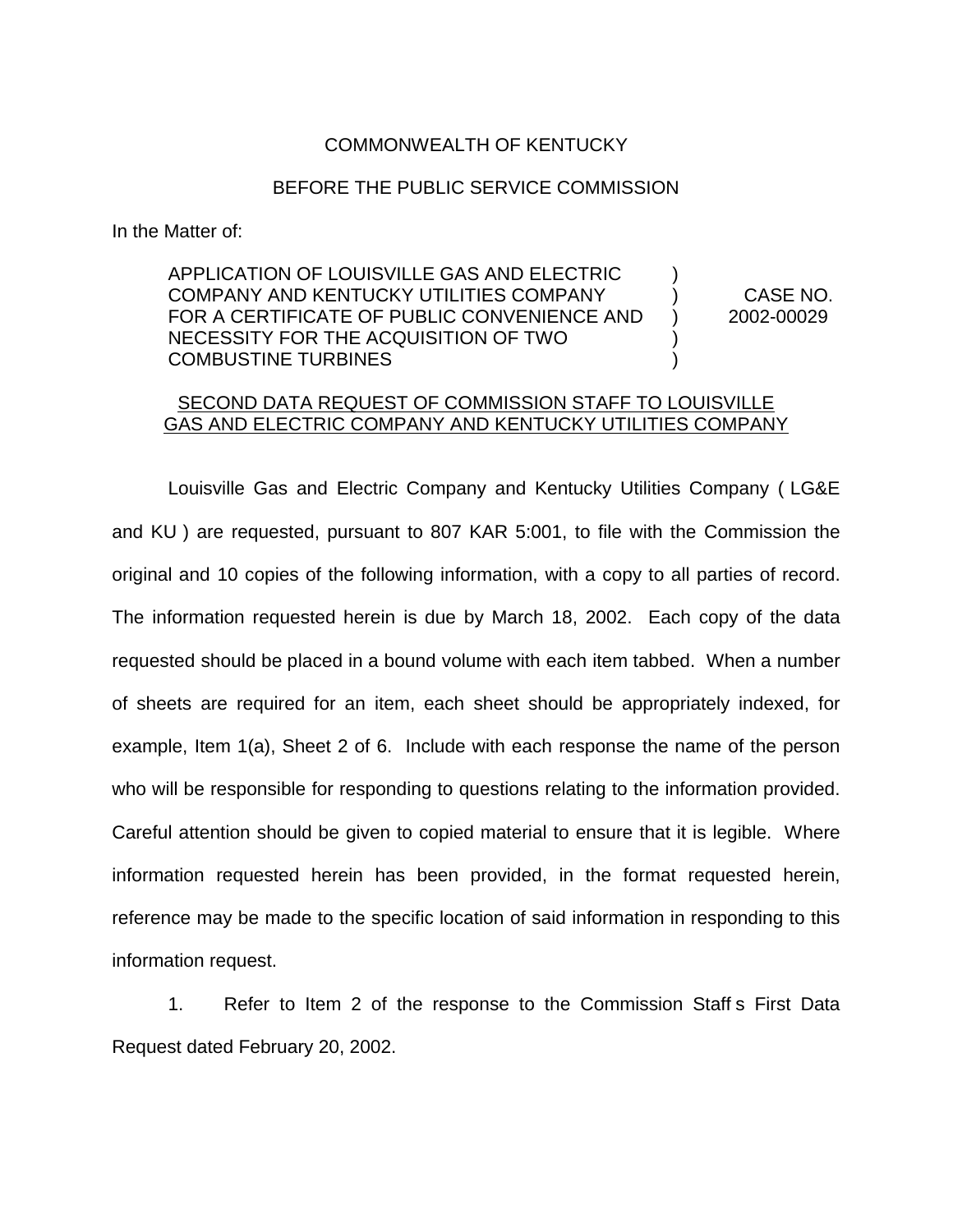a. Part (b) of the response refers to the amount of capitalized interest included in the installed costs of the combustion turbines ( CTs ) approved in Case Nos. 1999-056 and 2000-294. Provide the total installed costs along with the megawatts of capacity (summer rating) for the CTs approved in each of those two cases.

b. Provide workpapers showing the calculation of the \$11.455 million in capitalized interest included in the estimated costs of the proposed CTs and the calculation of the capitalized interest of \$2.957 and \$4.341 million, respectively, that was included in the installed costs of the CTs approved in Case Nos. 1999-056 and 2000-294.

c. Part (c) of the response indicates that interest would be incurred whether LG&E and KU acquired the CTs through an affiliate or acquired them directly. The question related to the treatment of that interest it being capitalized by the affiliate rather than expensed as part of general borrowings if the CTs had been acquired directly by the utilities. Explain in detail why ratepayers should be subject to this higher level of installed costs, including capitalized interest, rather than the lower level of installed costs that would result if interest were not capitalized.

2. Is it true that for over the past 50 years LG&E has expensed, not capitalized, interest on construction projects?

3. Is it true that for over the past 20 years KU has expensed, not capitalized, interest on construction projects?

4. Refer to Item 11 of the response to the Commission Staff s First Data Request dated February 20, 2002, which refers to large incremental load increases

-2-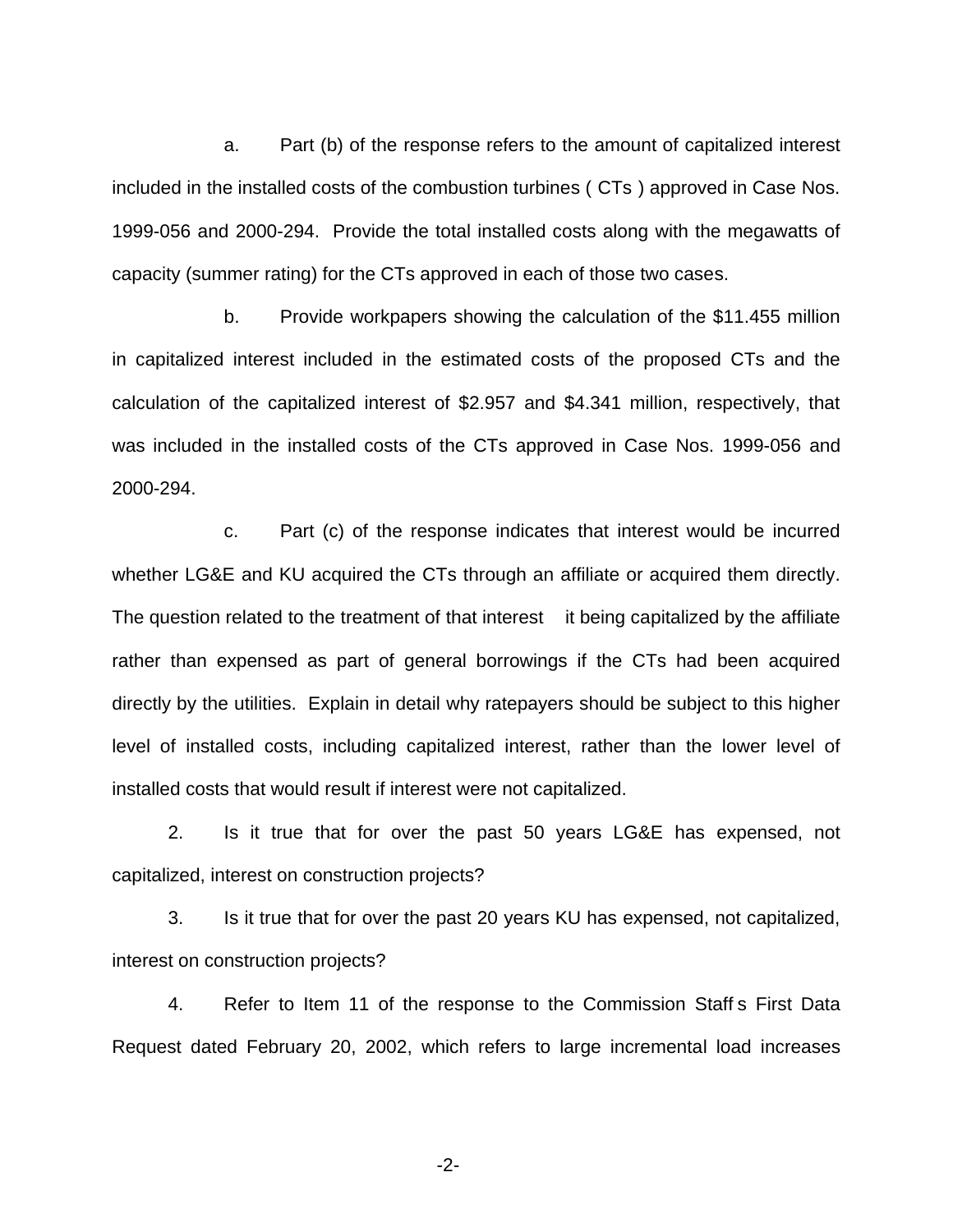planned by two native load customers. Provide the names of the customers, the magnitude of their current loads, and the amount and anticipated timetable for the large incremental load increases.

5. Refer to Item 14 of the response to the Commission Staff s First Data Request dated February 20, 2002, which refers to the negotiations with Texas Gas Pipeline Company ( Texas Gas ) for firm transportation service. The response indicates that negotiations are ongoing and that LG&E and KU expect to complete negotiations prior to the commercial operation of the proposed CTs. Consider this a continuing request provide the current status of the negotiations with Texas Gas and provide an update of that status on a bi-weekly basis throughout the remainder of this case with the first bi-weekly update to be filed by April 1, 2002.

6. Refer to Items 15 and 16 of the response to the Commission Staff s First Data Request dated February 20, 2002.

a. Provide a more detailed description of LG&E Capital Corp. s decision to convert the six Combined-Cycle Combustion Turbines assets into a package of six simple-cycle CTs. Since the Trimble County site has been configured to accommodate four more CTs in addition to the two CTs that are the subject of this case, explain whether it is LG&E s and KU s intent to acquire the four additional CTs available through this six CT package.

b. The last full paragraph in the response to Item 16 refers to peaking capacity being available to the Companies customers only through demonstrably higher cost purchase power, or more expensive units installed at some later date. This

-3-